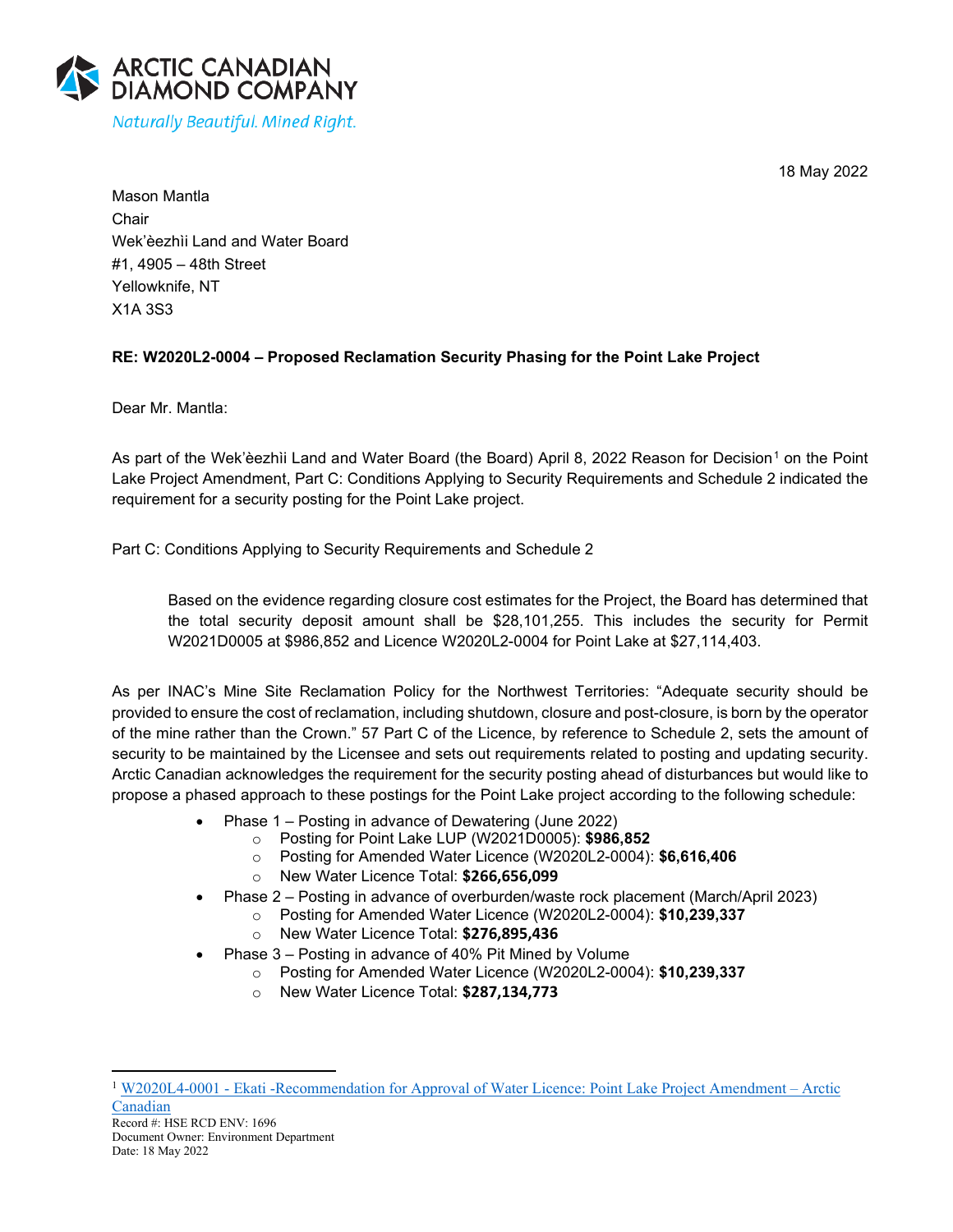

Naturally Beautiful. Mined Right.

The Proposed schedule would cover the full Point Lake LUP (W2021D0005) at the onset. Securities for the Water Licence (W2020L2-0004) would then be split into a 3-phase approach based on milestones reached. The summary of the phased linkages to the RECLAIM estimate and subsequent closure costing is included as Appendix A. Of the \$27,114,403 required, **\$6,616,406** will be posted for initiation of the Point Lake dewatering program, a further **\$10,239,337** will be posted in advance of overburden/waste rock placement, and the remaining **\$10,239,337** in advance of 40% pit mined by volume. This approach will allow the project to be properly secured based on the stage of the program. The initial stages of the pit will contain more waste rock than later production stages. By following this approach, the full security for the Point Lake Project will be posted with 60% of the pit volume remaining and multiple years of operations ahead. Arctic Canadian trusts that this phased approach will be satisfactory to the Government of the Northwest Territories and will allow adequate security for closure costing prior to the advancement of development of the Point Lake Project.

Phasing of securities is an industry standard process that has been utilized for other projects at the Ekati Diamond Mine. The Sable Pit Phasing is currently written into Schedule 2 Part C of the Water Licence. Arctic Canadian has discussed the proposed phased approach with the Government of the Northwest Territories and have agreement that this is an appropriate path forward. Arctic Canadian is proposing a change to the schedule of Point Lake security postings within Schedule 2 Part C: Conditions Applying to Security Deposits for W2020L2- 0004 to match the phased schedule presented above.

Arctic Canadian suggests that since this request is administrative in nature, an expediated review would be possible with a Board Decision by June  $6<sup>th</sup>$ . Given the tight schedules associated with this requested timeline and the Point Lake project schedule, Arctic Canadian can commit to responding to all stakeholder comments within 24 hours of the review closure. Arctic Canadian remains committed to posting adequate securities ahead of disturbances relating to the Point Lake project taking place. If you have any questions or concerns, please contact the undersigned at 867-445-3185 or [Harry.O'Keefe@arcticcanadian.ca](mailto:Harry.O) or Kurtis Trefry, Environmental Advisor – Projects and Closure Planning at 403-910-1933 Ext 2406 or Kurtis. Trefry@arcticcanadian.ca.

Sincerely,

 $+1 = 3042$ 

Harry O'Keefe Superintendent – Environment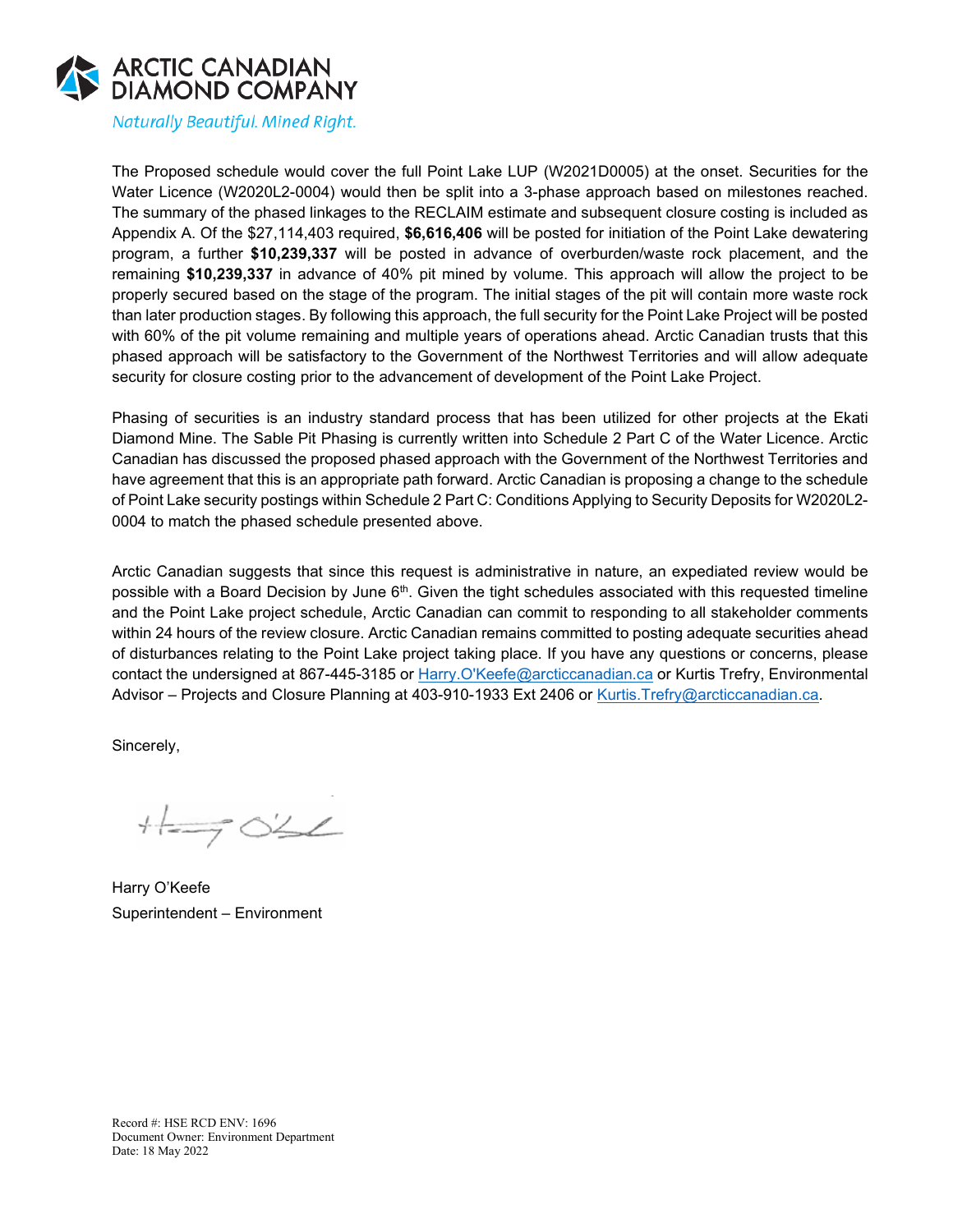

# Appendix A: Phased Security RECLAIM Summary

Record #: HSE RCD ENV: 1696 Document Owner: Environment Department Date: 18 May 2022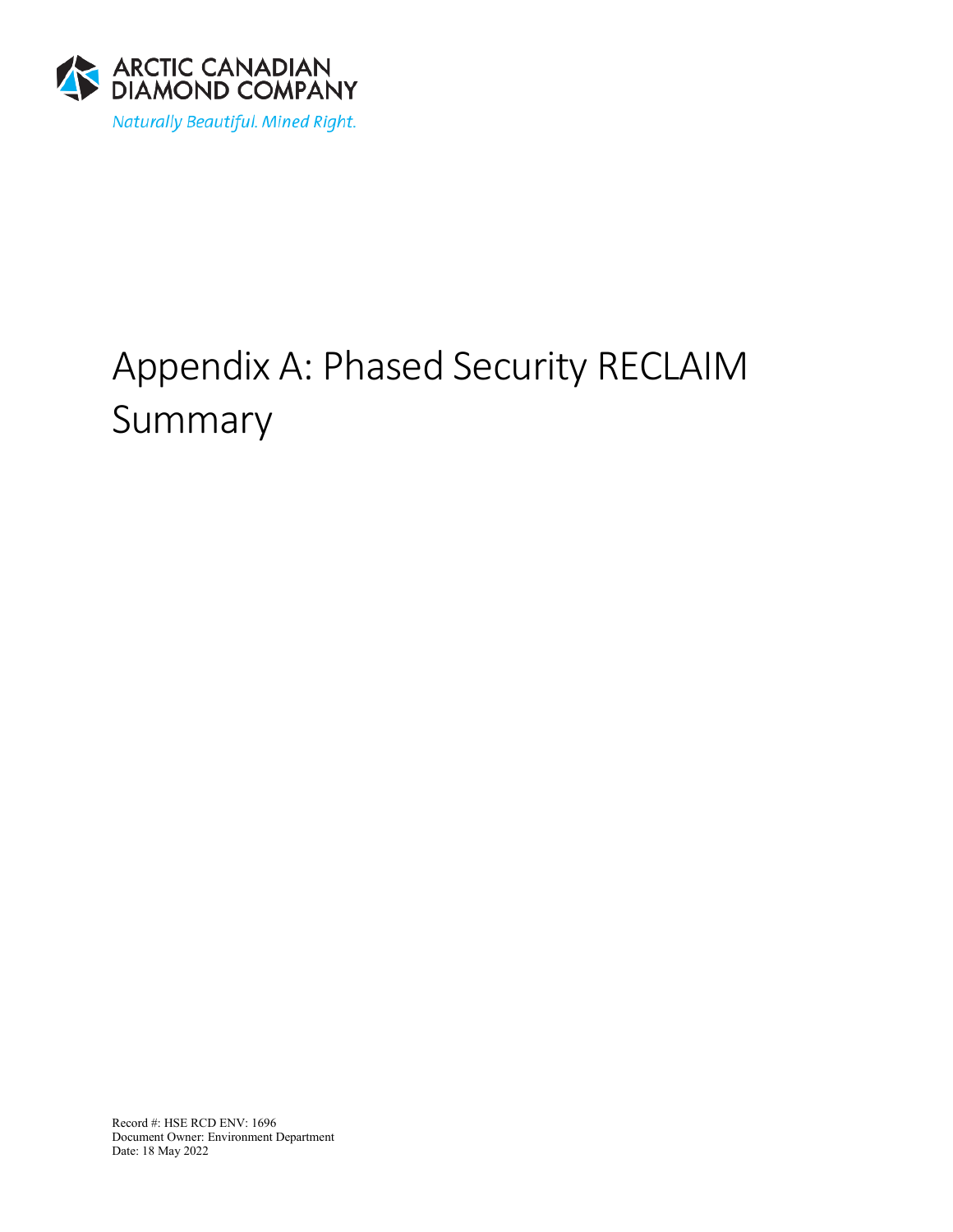# **SUMMARY OF COSTS - EKATI MINE POINT LAKE PROJECT MINING - Total**

|                                                          |                                 |              | <b>LAND</b>      | <b>WATER</b>     |
|----------------------------------------------------------|---------------------------------|--------------|------------------|------------------|
| <b>CAPITAL COSTS</b>                                     | <b>COMPONENT NAME</b>           | <b>COST</b>  | <b>LIABILITY</b> | <b>LIABILITY</b> |
| <b>OPEN PIT</b>                                          | Point Lake Open Pit             | \$5,099,423  | \$257,893        | \$4,841,531      |
| UNDERGROUND MINE                                         |                                 | \$0          | \$0              | \$0              |
| <b>TAILINGS FACILITY</b>                                 |                                 | \$0          | \$0              | \$0              |
| ROCK PILE                                                | Point Lake WRSA                 | \$15,903,630 | \$271,055        | \$15,632,575     |
| <b>BUILDINGS AND EQUIPMENT</b>                           | Overburden Stockpile footprint  | \$216,225    | \$216,225        | \$0              |
| CHEMICALS AND CONTAMINATED SOIL MANAGEMENT               |                                 | \$0          | \$0              | \$0              |
| SURFACE AND GROUNDWATER MANAGEMENT                       |                                 | \$0          | \$0              | \$0              |
| INTERIM CARE AND MAINTENANCE                             |                                 | \$0          | \$0              | \$0              |
|                                                          | <b>SUBTOTAL: Capital Costs</b>  | \$21,219,279 | \$745,174        | \$20,474,106     |
|                                                          | PERCENT OF SUBTOTAL             |              | 4%               | 96%              |
|                                                          |                                 |              |                  |                  |
|                                                          |                                 |              | LAND             | <b>WATER</b>     |
| <b>INDIRECT COSTS</b>                                    |                                 | COST         | <b>LIABILITY</b> | <b>LIABILITY</b> |
| MOBILIZATION/DEMOBILIZATION                              |                                 | \$0          | \$0              | \$0              |
| POST-CLOSURE MONITORING AND MAINTENANCE                  |                                 | \$304,000    | \$30,000         | \$274,000        |
| <b>ENGINEERING</b>                                       | 5.0%                            | \$1,060,964  | \$37,259         | \$1,023,705      |
| PROJECT MANAGEMENT                                       | 5.0%                            | \$1,060,964  | \$37,259         | \$1,023,705      |
| HEALTH AND SAFETY PLANS/MONITORING & QA/QC               | 0.5%                            | \$106.096    | \$3.726          | \$102.371        |
| BONDING/INSURANCE                                        | 0.5%                            | \$106.096    | \$3.726          | \$102,371        |
| CONTINGENCY (Open Pit Flooding, pump maintenance and fue | 20.0%                           | \$673,541    | \$23,653         | \$649,888        |
| CONTINGENCY (WRSA Capping)                               | 20.0%                           | \$3,126,515  | \$109,796        | \$3,016,719      |
| <b>CONTINGENCY (Other Reclamation Activities)</b>        | 20.0%                           | \$443,799    | \$15,585         | \$428,214        |
| MARKET PRICE FACTOR ADJUSTMENT                           | 0.0%                            | \$0          | \$0              | \$0              |
|                                                          | <b>SUBTOTAL: Indirect Costs</b> | \$6,881,976  | \$261,004        | \$6,620,973      |
|                                                          |                                 |              |                  |                  |
| <b>TOTAL COSTS</b>                                       |                                 | \$28,101,255 | \$1,006,177      | \$27,095,079     |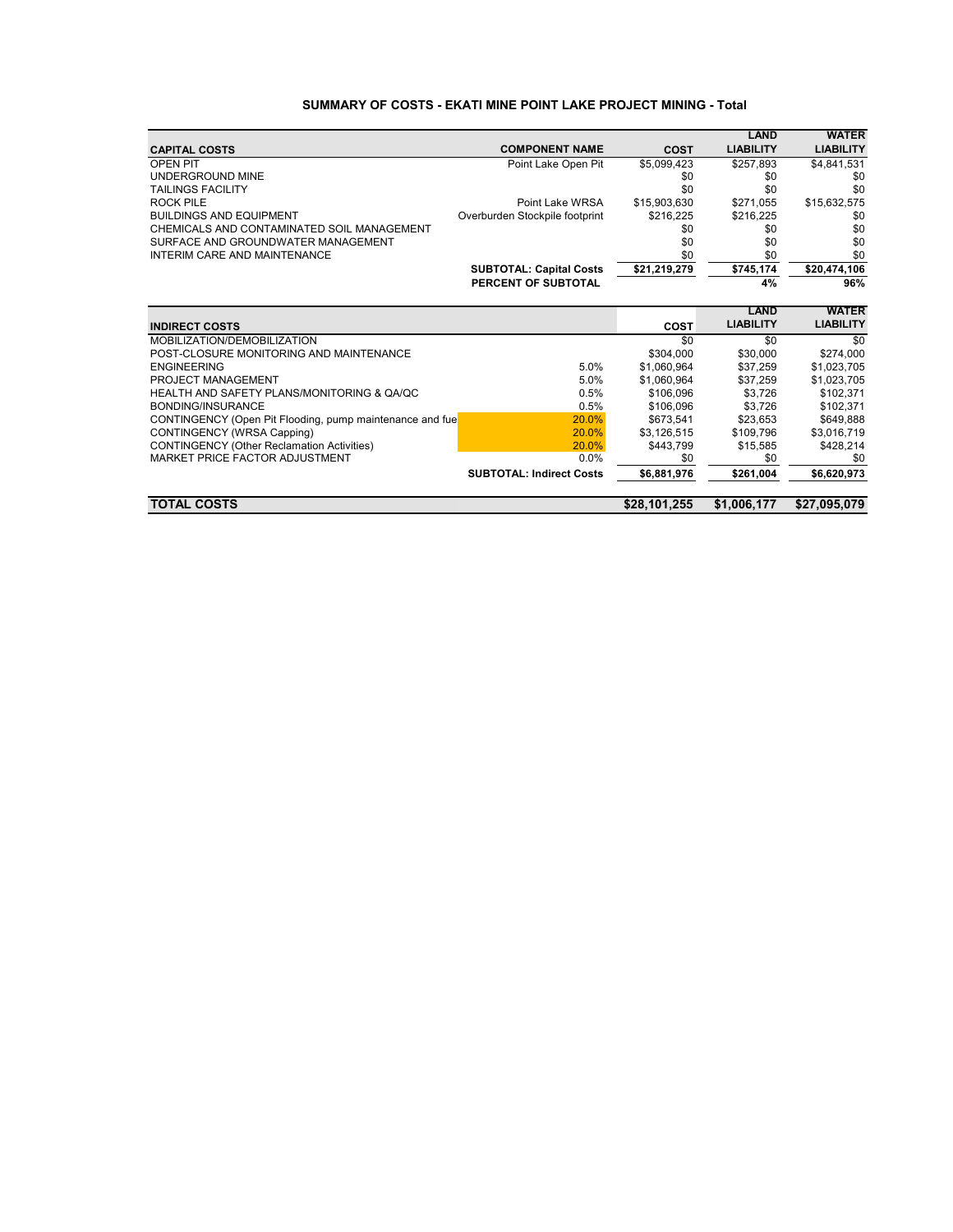## **SUMMARY OF COSTS - EKATI MINE POINT LAKE PROJECT MINING PHASE 1**

|                                                           |                                 |             | LAND             | <b>WATER</b>     |
|-----------------------------------------------------------|---------------------------------|-------------|------------------|------------------|
| <b>CAPITAL COSTS</b>                                      | <b>COMPONENT NAME</b>           | <b>COST</b> | <b>LIABILITY</b> | <b>LIABILITY</b> |
| <b>OPEN PIT</b>                                           | Point Lake Open Pit             | \$5,099,423 | \$257,893        | \$4,841,531      |
| UNDERGROUND MINE                                          |                                 | \$0         | \$0              | \$0              |
| TAILINGS FACILITY                                         |                                 | \$0         | \$0              | \$0              |
| <b>ROCK PILE</b>                                          | Point Lake WRSA                 | \$271.055   | \$271.055        | \$0              |
| <b>BUILDINGS AND EQUIPMENT</b>                            | Overburden Stockpile footprint  | \$216,225   | \$216,225        | \$0              |
| CHEMICALS AND CONTAMINATED SOIL MANAGEMENT                |                                 | \$0         | \$0              | \$0              |
| SURFACE AND GROUNDWATER MANAGEMENT                        |                                 | \$0         | \$0              | \$0              |
| <b>INTERIM CARE AND MAINTENANCE</b>                       |                                 | \$0         | \$0              | \$0              |
|                                                           | <b>SUBTOTAL: Capital Costs</b>  | \$5,586,704 | \$745,174        | \$4,841,531      |
|                                                           | PERCENT OF SUBTOTAL             |             | 13%              | 87%              |
|                                                           |                                 |             |                  |                  |
|                                                           |                                 |             | <b>LAND</b>      | <b>WATER</b>     |
| <b>INDIRECT COSTS</b>                                     |                                 | <b>COST</b> | <b>LIABILITY</b> | <b>LIABILITY</b> |
| MOBILIZATION/DEMOBILIZATION                               |                                 | \$0         | \$0              | \$0              |
| POST-CLOSURE MONITORING AND MAINTENANCE                   |                                 | \$304.000   | \$30,000         | \$274,000        |
| <b>ENGINEERING</b>                                        | 5.0%                            | \$279,335   | \$37,259         | \$242,077        |
| PROJECT MANAGEMENT                                        | 5.0%                            | \$279.335   | \$37.259         | \$242,077        |
| HEALTH AND SAFETY PLANS/MONITORING & QA/QC                | 0.5%                            | \$27,934    | \$3,726          | \$24,208         |
| <b>BONDING/INSURANCE</b>                                  | 0.5%                            | \$27.934    | \$3.726          | \$24,208         |
| CONTINGENCY (Open Pit Flooding, pump maintenance and fuel | 20.0%                           | \$673,541   | \$89.839         | \$583,702        |
| CONTINGENCY (WRSA Capping)                                | 20.0%                           | \$0         | \$0              | \$0              |
| <b>CONTINGENCY (Other Reclamation Activities)</b>         | 20.0%                           | \$443,799   | \$59,195         | \$384,604        |
| MARKET PRICE FACTOR ADJUSTMENT                            | 0.0%                            | \$0         | \$0              | \$0              |
|                                                           | <b>SUBTOTAL: Indirect Costs</b> | \$2,035,878 | \$261.004        | \$1,774,875      |
| <b>TOTAL COSTS</b>                                        |                                 | \$7,622,582 | \$1,006,177      | \$6,616,406      |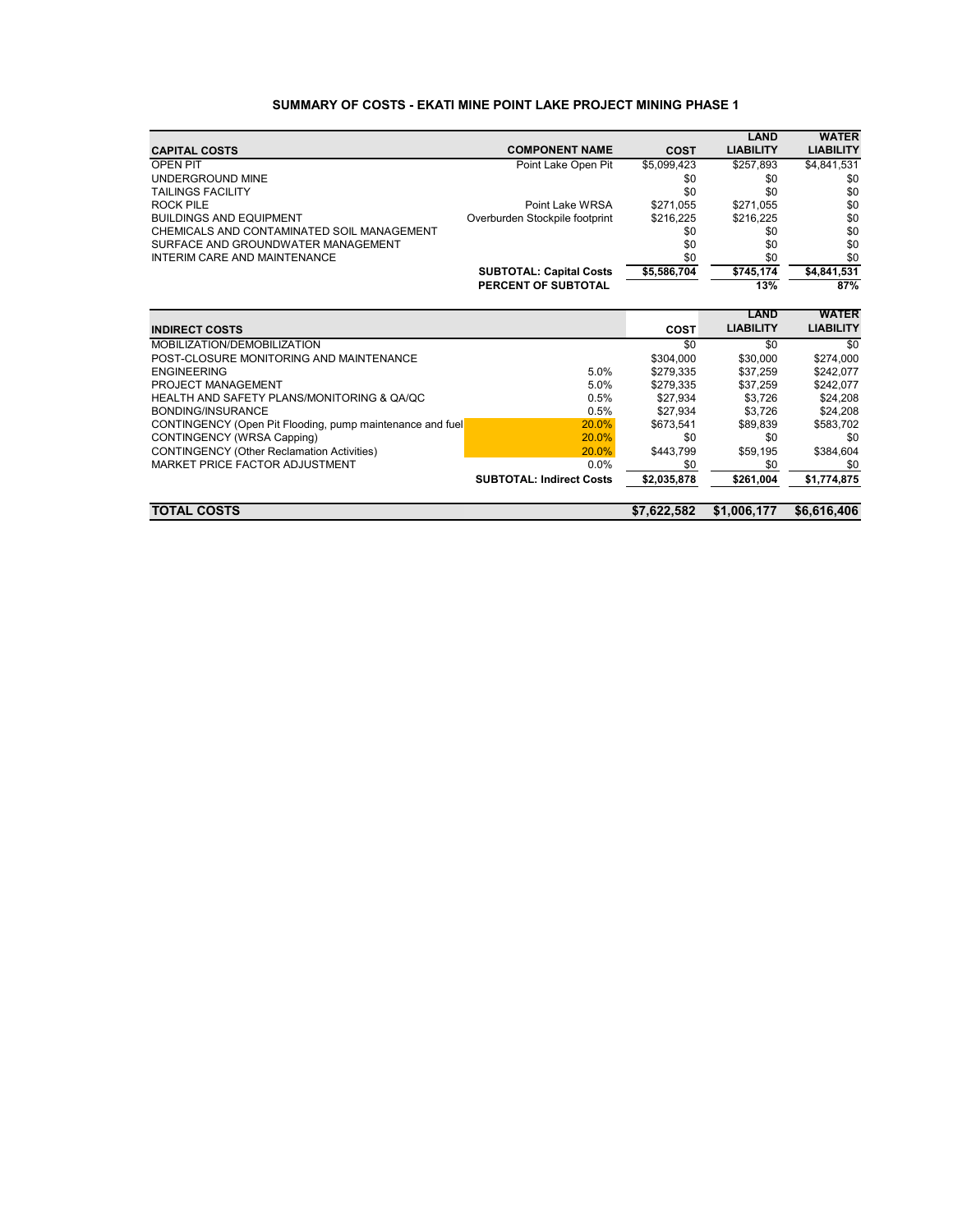# **SUMMARY OF COSTS - EKATI MINE POINT LAKE PROJECT MINING PHASE 2**

|                                                          |                                 |              | <b>LAND</b>      | <b>WATER</b>     |
|----------------------------------------------------------|---------------------------------|--------------|------------------|------------------|
| <b>CAPITAL COSTS</b>                                     | <b>COMPONENT NAME</b>           | <b>COST</b>  | <b>LIABILITY</b> | <b>LIABILITY</b> |
| <b>OPEN PIT</b>                                          | Point Lake Open Pit             | \$0          | \$0              | \$0              |
| UNDERGROUND MINE                                         |                                 | \$0          | \$0              | \$0              |
| <b>TAILINGS FACILITY</b>                                 |                                 | \$0          | \$0              | \$0              |
| <b>ROCK PILE</b>                                         | Point Lake WRSA                 | \$7,816,288  | \$0              | \$7,816,288      |
| <b>BUILDINGS AND EQUIPMENT</b>                           | Overburden Stockpile footprint  | \$0          | \$0              | \$0              |
| CHEMICALS AND CONTAMINATED SOIL MANAGEMENT               |                                 | \$0          | \$0              | \$0              |
| SURFACE AND GROUNDWATER MANAGEMENT                       |                                 | \$0          | \$0              | \$0              |
| <b>INTERIM CARE AND MAINTENANCE</b>                      |                                 | \$0          | \$0              | \$0              |
|                                                          | <b>SUBTOTAL: Capital Costs</b>  | \$7,816,288  | \$0              | \$7,816,288      |
|                                                          | PERCENT OF SUBTOTAL             |              | 0%               | 100%             |
|                                                          |                                 |              |                  |                  |
|                                                          |                                 |              | <b>LAND</b>      | <b>WATER</b>     |
| <b>INDIRECT COSTS</b>                                    |                                 | <b>COST</b>  | <b>LIABILITY</b> | <b>LIABILITY</b> |
| MOBILIZATION/DEMOBILIZATION                              |                                 | \$0          | \$0              | \$0              |
| POST-CLOSURE MONITORING AND MAINTENANCE                  |                                 | \$0          | \$0              | \$0              |
| <b>ENGINEERING</b>                                       | 5.0%                            | \$390,814    | \$0              | \$390,814        |
| PROJECT MANAGEMENT                                       | 5.0%                            | \$390,814    | \$0              | \$390,814        |
| HEALTH AND SAFETY PLANS/MONITORING & QA/QC               | 0.5%                            | \$39.081     | \$0              | \$39,081         |
| <b>BONDING/INSURANCE</b>                                 | 0.5%                            | \$39,081     | \$0              | \$39,081         |
| CONTINGENCY (Open Pit Flooding, pump maintenance and fue | 20.0%                           | \$0          | \$0              | \$0              |
| CONTINGENCY (WRSA Capping)                               | 20.0%                           | \$1,563,258  | \$0              | \$1,563,258      |
| <b>CONTINGENCY (Other Reclamation Activities)</b>        | 20.0%                           | \$0          | \$0              | \$0              |
| MARKET PRICE FACTOR ADJUSTMENT                           | 0.0%                            | \$0          | \$0              | \$0              |
|                                                          | <b>SUBTOTAL: Indirect Costs</b> | \$2,423,049  | \$0              | \$2,423,049      |
| <b>TOTAL COSTS</b>                                       |                                 | \$10,239,337 | \$0              | \$10,239,337     |